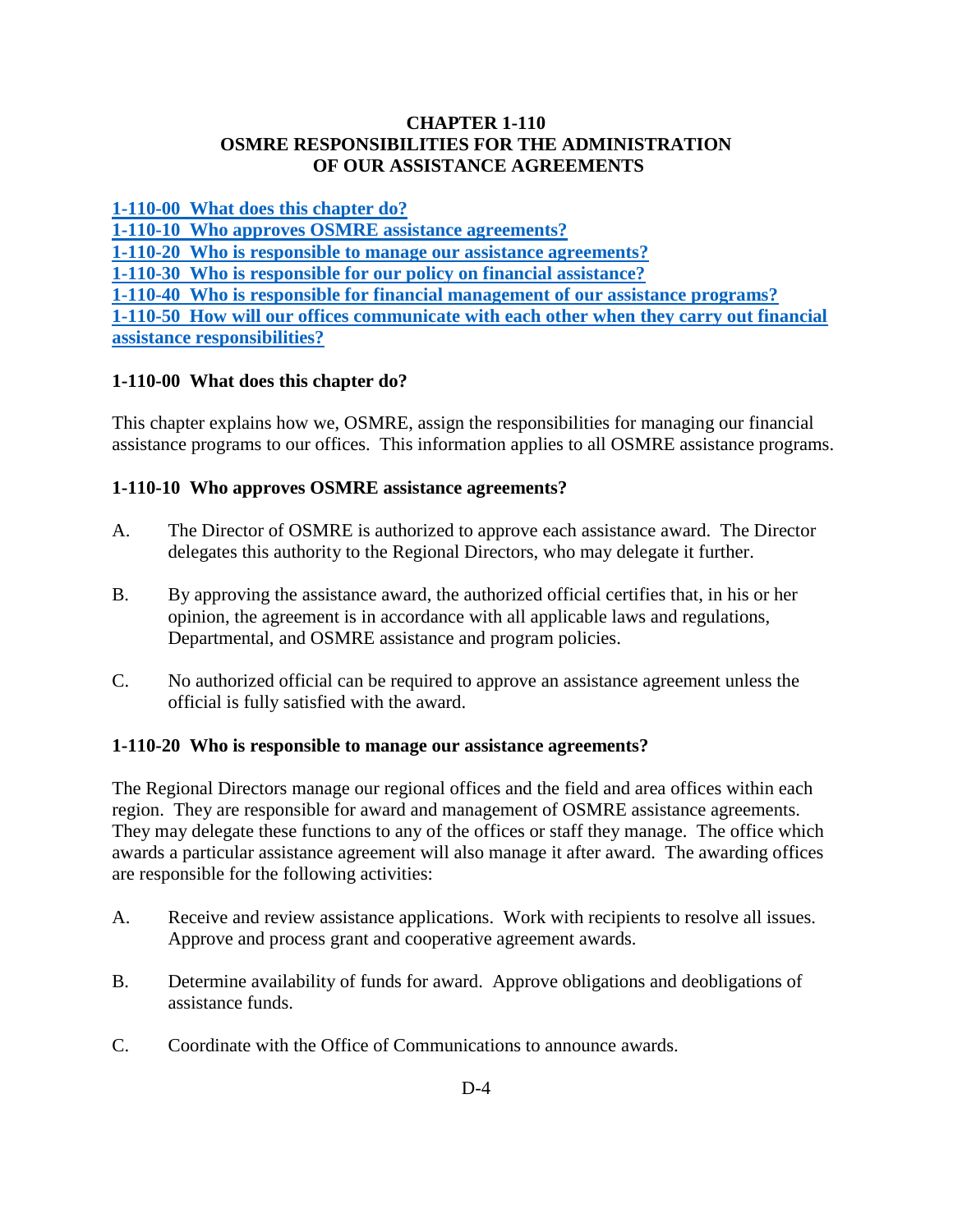- D. Coordinate with the Division of Financial Management on assistance funding and financial management issues.
- E. Administer the awarded assistance agreements. Process and approve necessary amendments and budget revisions.
- F. Receive, review, and take any necessary action on performance and financial reports by assistance agreement recipients.
- G. Conduct oversight of program and project operations supported by assistance funds. Conduct reviews of recipient financial and operational systems. Resolve issues with recipients.
- H. Work with recipients to resolve audit findings and recommendations.
- I. Work with recipients to get assistance budget estimates. Provide analysis and recommendations on recipients' budget estimates.
- J. Maintain the official assistance agreement files.

#### <span id="page-1-0"></span>**1-110-30 Who is responsible for our policy on financial assistance?**

The Assistant Director, Program Support (AD-PS), in OSMRE headquarters, is responsible for the programmatic and administrative policy on financial assistance. Under the AD-PS, the Division of Reclamation Support has the following responsibilities related to assistance policy and management:

- A. Develop, maintain, and coordinate national policy and uniform procedures for assistance administration. Develop agency-wide guidance on assistance programs.
- B. Provide procedures and direction for reviews or special studies of financial assistance programs to assess compliance with applicable laws, regulations, policies, and procedures.
- C. Advise OSMRE management on financial assistance issues.
- D. Maintain liaison with the Department of the Interior, the Office of Management and Budget, and other Federal agencies on assistance policy issues and procedures.
- E. Initiate, conduct or assist in assistance training sessions for recipients and OSMRE staff.
- F. Develop procedures for the distribution of assistance program funds. Coordinate with the Regional Directors and Division of Financial Management to prepare the annual